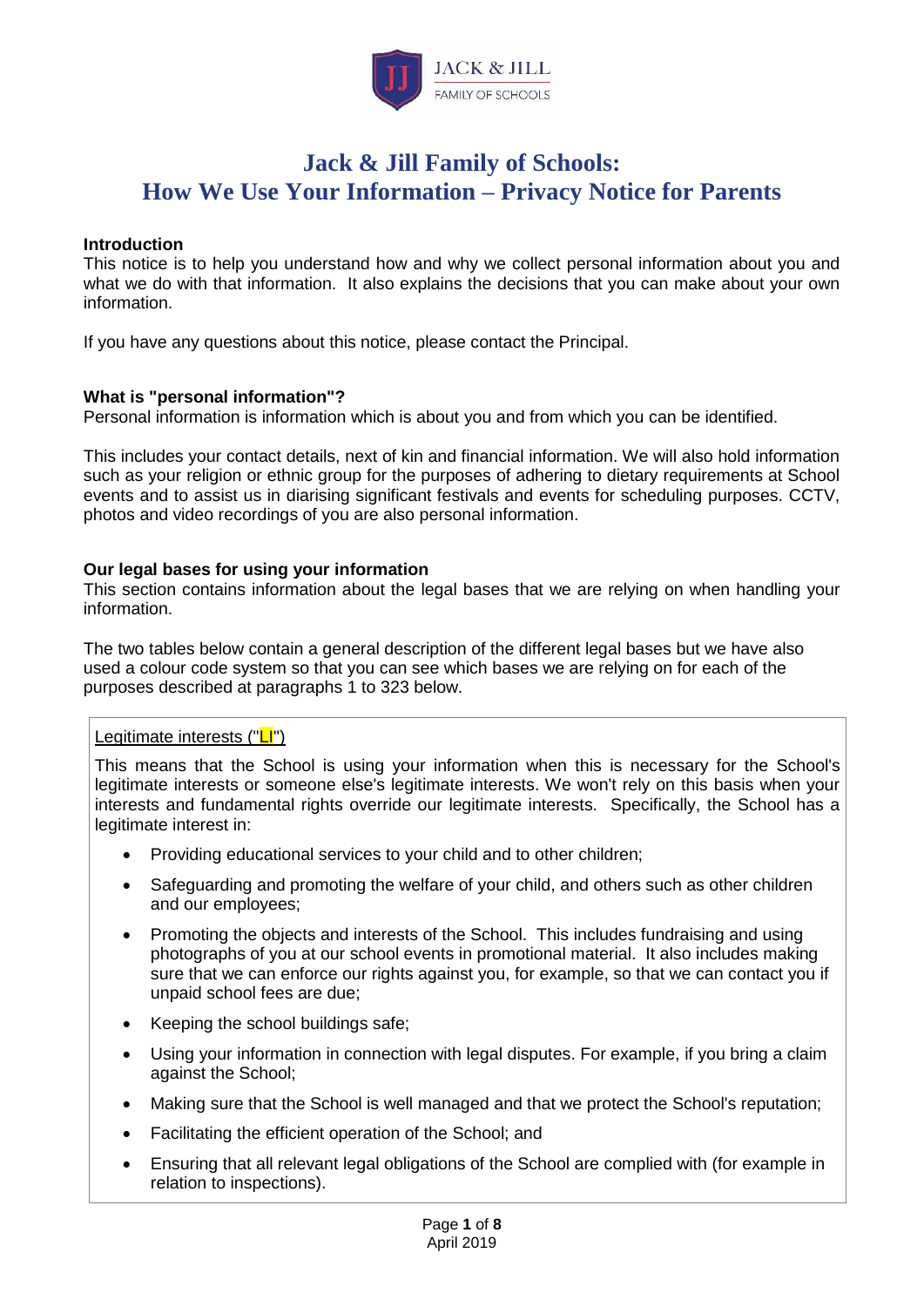In addition, your personal information may be processed for the legitimate interests of others. For example, another school will have a legitimate interest in knowing if you have not paid School fees that are due to us.

Necessary for contract ("CT")

We will need to use your information in order to perform our obligations under our contract with you and for you to perform your obligations as well. For example, we need your name and contact details so that we can update you on your child's progress and so that we can contact you if there is a concern. We may also rely on this basis where you have asked us to do something before entering into a contract.

# Legal obligation ("LO")

The School might need to use your information in order to comply with a legal obligation, for example, to report a concern about your child's wellbeing to Children's Services. Occasionally we may have a legal obligation to share your personal information with third parties such as the courts, local authorities or the police. More detail of when we will do so is set out below.

# Vital interests ("VI")

In limited circumstances we may use your information to protect your vital interests or the vital interests of someone else. For example, to prevent someone from being seriously harmed or killed.

# Performance of a task carried out in the public interest (or carrying out public tasks) ("PI")

The following are examples of when we use your information to perform tasks in the public interest:

- Providing your child with an education;
- Safeguarding and promoting your welfare, your child's welfare and the welfare of others;
- Facilitating the efficient operation of the School; and
- Ensuring that we comply with all our legal obligations.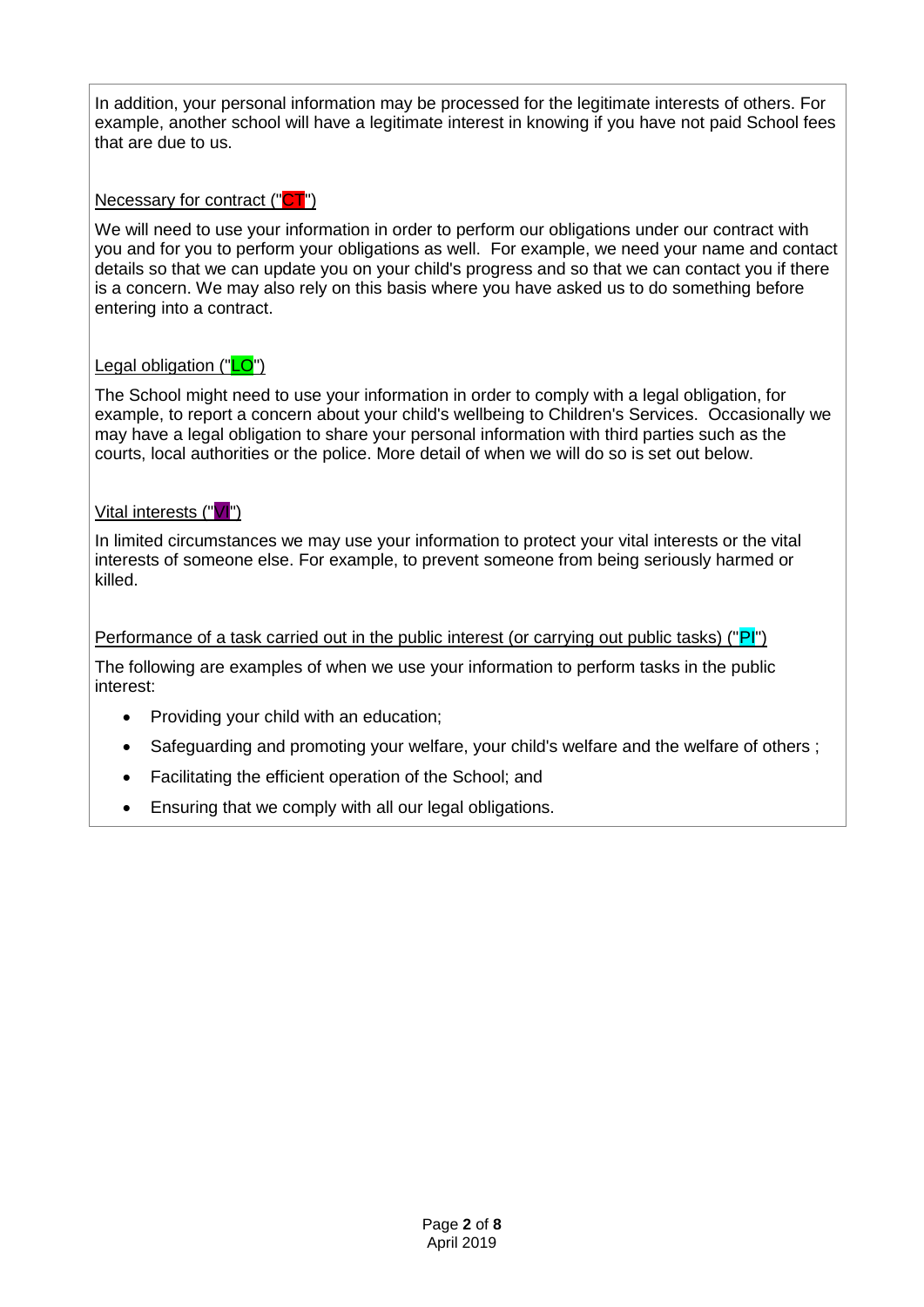The School must also comply with an additional condition where it processes special categories of personal information. These special categories are as follows: personal information revealing racial or ethnic origin, political opinions, religious or philosophical beliefs, trade union membership, genetic information, biometric information, health information, and information about sex life or orientation. The bases that we are relying on to process special categories of information are set out below.

### Substantial public interest ("SPI")

The School is also allowed to use special categories of personal information where doing so is necessary in the substantial public interest, for example to comply with our safeguarding obligations.

### Employment and social protection and social security laws

There will be times when the School needs to use your information because we are an employer (e.g. we employ teachers). Also, the School may use your information to comply with social protection law (e.g. to look after your child) and social security laws. Social protection law is concerned with preventing, managing, and overcoming situations that adversely affect people's wellbeing.

# Vital interests ("VI")

To protect the vital interests of any person where that person cannot give consent, for example, if they are seriously hurt and are unconscious.

# Legal claims ("LC")

We can use your information if this is necessary for the establishment, exercise or defence of legal claims. For example, this allows us to share information with our legal advisors and insurers.

# **How and why does the school collect and use personal information?**

We set out below examples of the different ways in which we use personal information and where this personal information comes from. We obtain information about you from the admissions forms and from your child's previous school. We also may get information from professionals such as doctors and local authorities. The letters highlighted in different colours below refer to the legal bases we are relying on. Please see the section above for an explanation.

- 1. The School's primary reason for using your personal information is to provide educational services to your child -  $LI$ ,  $CT$ ,  $PI$ , SF
- 2. We will have information about any family circumstances which might affect your child's welfare or happiness. This is to help us provide appropriate care and support to your child - **LI, CT, PI, SP**
- 3. We will need information about any court orders or criminal petitions which relate to you. This is so that we can safeguard the welfare and wellbeing of your child and the other pupils at the School -  $LI$ ,  $CT$ , PI,  $\parallel$
- 4. We use CCTV to make sure the school site is safe. Images captured of you via CCTV will be your personal information. CCTV is not used in private areas such as toilets - LI, CT, PI.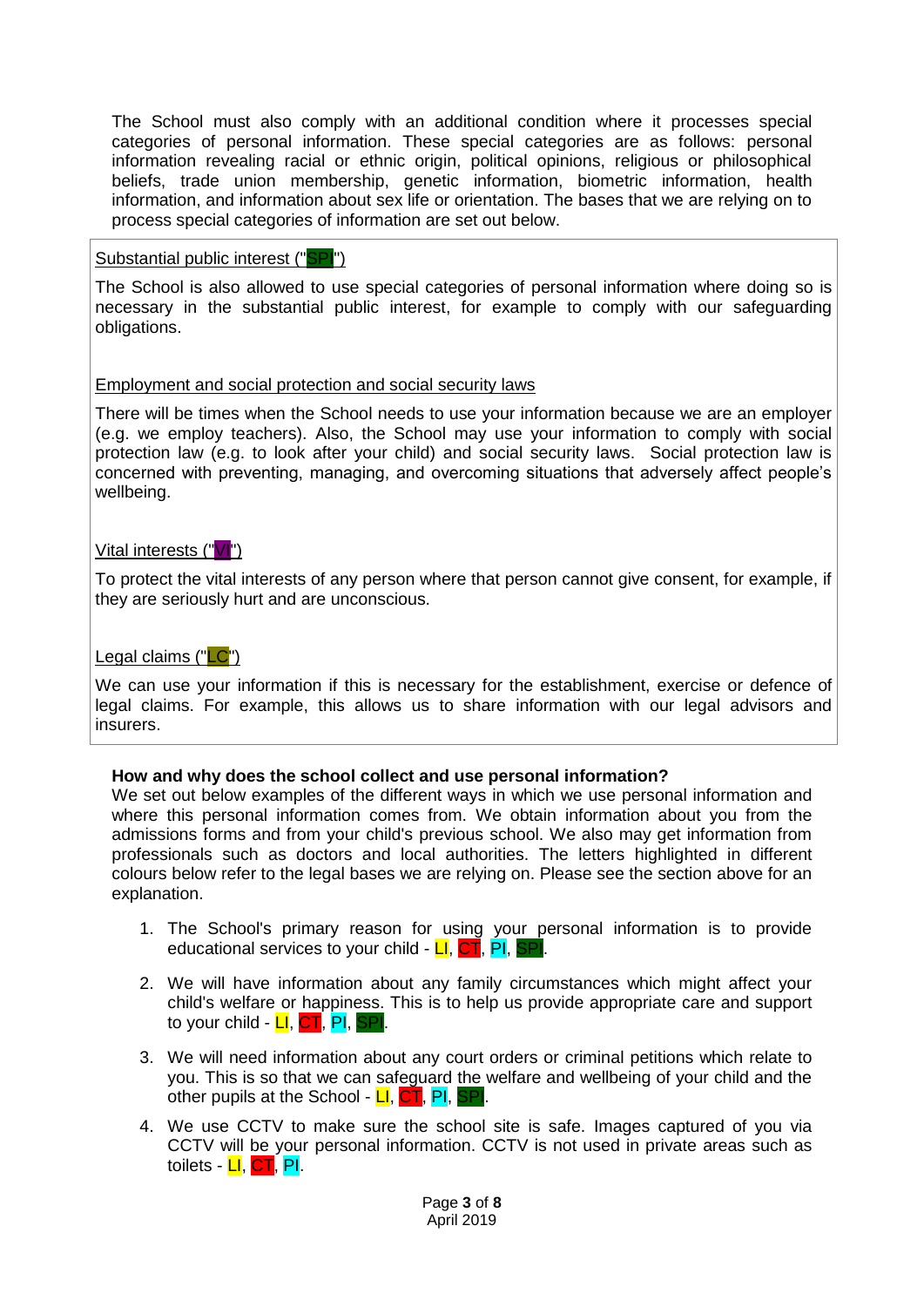- 5. If there is a complaint or grievance made to the School which involves you then we will use your information in connection with that complaint or grievance -  $LI$ , PI, SPI.
- 6. The School may share information about you with the local authority for the purpose of the preparation, implementation and / or review of your child's Statement of Special Educational Needs or Education Health and Care Plan - LI, PI, LO.
- 7. Where appropriate, the School will have information about your religious beliefs and practices. For example, if you do not eat certain foods - LI, PI, SPI
- 8. We may take photographs or videos of you at School events to use on social media and on the School website. This is to show prospective parents and pupils what we do here and to advertise the School. We may continue to use these photographs and videos after your child has left the School -  $L$ .
- 9. We will send you information to keep you up to date with what is happening at the School. For example, by sending you information about events and activities taking place (including fundraising events) and the School newsletter  $\overline{\mathsf{L}}$ .
- 10. We will keep details of your address when your child leaves the School so we can send you information about the school and find out how your child is progressing - LI.
- 11. We may use your information when ensuring network and information security, for example, our anti-virus software might scan files containing information about you - LI.
- 12. We also keep some information indefinitely for archiving purposes (this is known as "archiving in the public interest" under data protection law) and for historical research purposes. This includes the School's legitimate interest in research; supporting longterm accountability; enabling the discovery and availability of the School and the wider school community's identity, memory, culture and history; enabling the establishment and maintenance of rights and obligations and of precedent decisions; educational purposes; and commercial and non-commercial re-use. For example, we keep some old photographs so that we have a record of what the School was like in the past. Information held in our archive may be made publicly available, but this would only be done in compliance with data protection laws - LI, PI.

#### Financial information

- 13. We will process financial information about you in relation to the payment of fees. In some cases, we get information about you from third parties such as credit reference agencies or from your child's previous school(s) - LI, CT.
- 14. We will hold information about bankruptcy petitions and statutory demands, where relevant - LI, CT.
- 15. We may search the files of any licensed credit reference agency in order to verify your identity. This also allows us to assess your application for the award of a bursary or for credit in contemplation of an agreement for the deferment of fees. The credit reference agency will keep a record of that search and details about your application. This record will be seen by other organisations which make searches about you - LI, CT.
- 16. We may share your information with debt recovery suppliers if you do not pay any school fees owed to the School - LI, CT.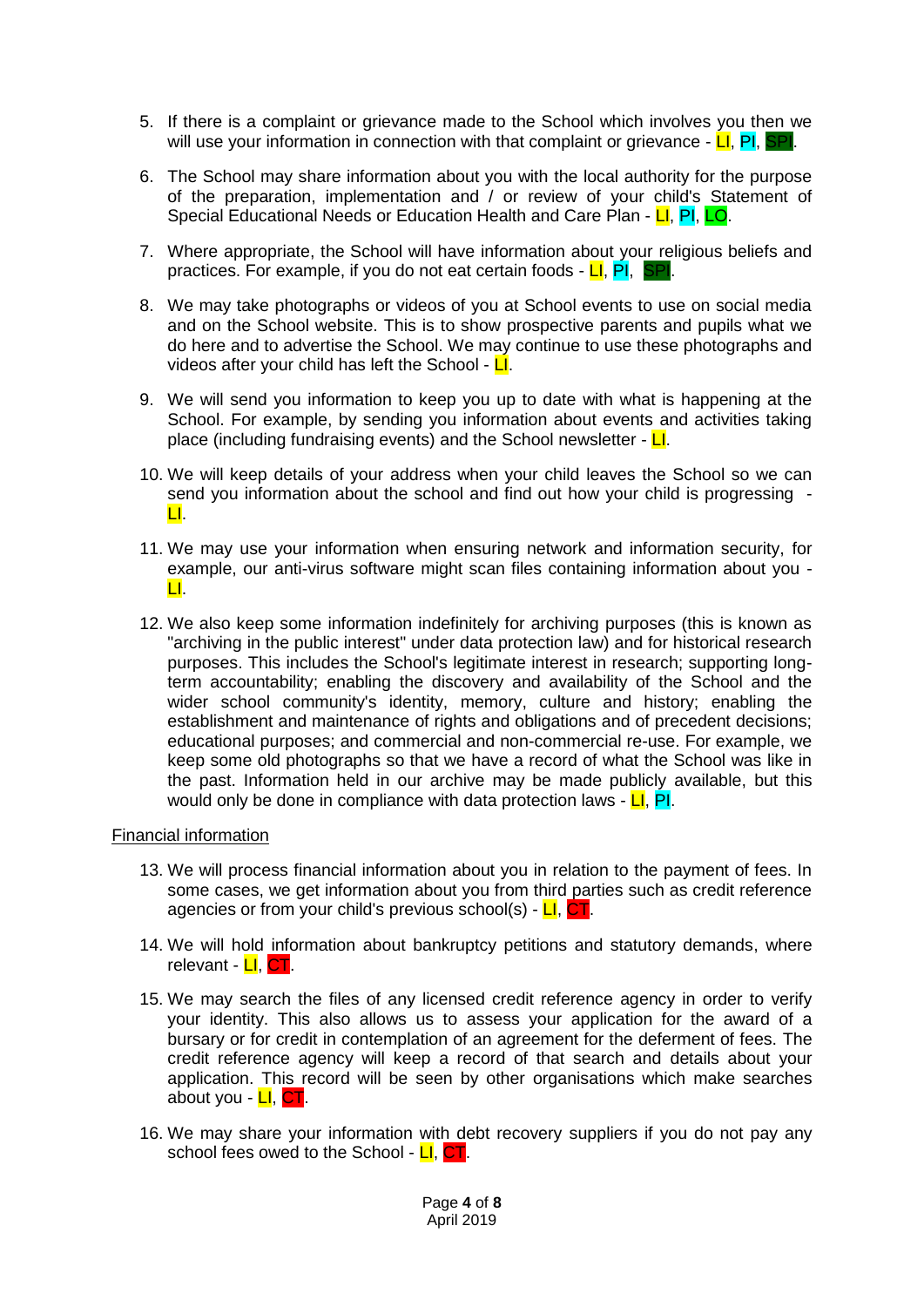17. Some of the records the School keeps, and which contain your personal information may be used by the School (or by someone else such as the government) to check that the School has been a good school -  $LI$ ,  $PI$ , SPI.

Failure to supply information may result in a refusal of an award or credit.

Sharing personal information with third parties

- 18. In accordance with our legal obligations, we will share information with local authorities, Ofsted and the Department for Education, for example, where we have any safeguarding concerns or to comply with our legal obligations. These organisations may also provide information to us for these purposes - LI, LO, PI, SPI.
- 19. On occasion, we may need to share your information with the police for the prevention and investigation of crime and the prosecution of offenders. We will only do this in specific circumstances to assist the police with their investigations -  $LI$ , CT, LO, PI, SPI.
- 20. We may need to share information about you with the Health and Safety Executive (a government organisation) if there is a health and safety issue at the School -  $LI$ , LO, PI, SPI.
- 21. In certain circumstances, we may also need to share information with our legal advisers for the purpose of obtaining legal advice -  $LI$ ,  $LO$ ,  $PI$ , SPI, LC.
- 22. Occasionally we may use consultants, experts and other advisors to assist the School in fulfilling its obligations and to help run the School properly (e.g. our accountants). We will share your information with them if this is relevant to their work - <mark>LI, CT</mark>, PI, SF
- 23. If your child is not of British nationality, we must make sure that your child has the right to study in the UK. Sometimes the government will ask us to provide information as part of our reporting requirements - LI, CT, LO, PI, SPI.
- 24. We may share information about you with our insurance company, for example, where there is a serious incident at the School -  $LI$ , SPI, LC.
- 25. If you have unpaid fees, we may share information about this with other schools or educational establishments to which you intend to send your child  $\overline{\mathsf{L}}$ .
- 26. If your child leaves us to attend another school, we may provide that school with information about you. For example, details of family circumstances if there have been any safeguarding incidents - LI, LO, PI, SPI.
- 27. We may share information about you with others in your family, such as another parent or step-parent. For example, where this is part of our obligation to take care of your child, as part of our wider legal and regulatory obligations, or in connection with school fees - LI, PI, SPI.
- 28. We may need to share information if there is an emergency, for example, if you are hurt whilst on School premises - LI, VI.
- 29. We will share information about you with the other schools in the Jack & Jill Family of Schools. For example, we will share financial information or details of family circumstances across the schools as your child progresses from Jack & Jill Nursery up to Nightingale House or if you have more than one child at our Schools -  $LI$ , PI, SPI.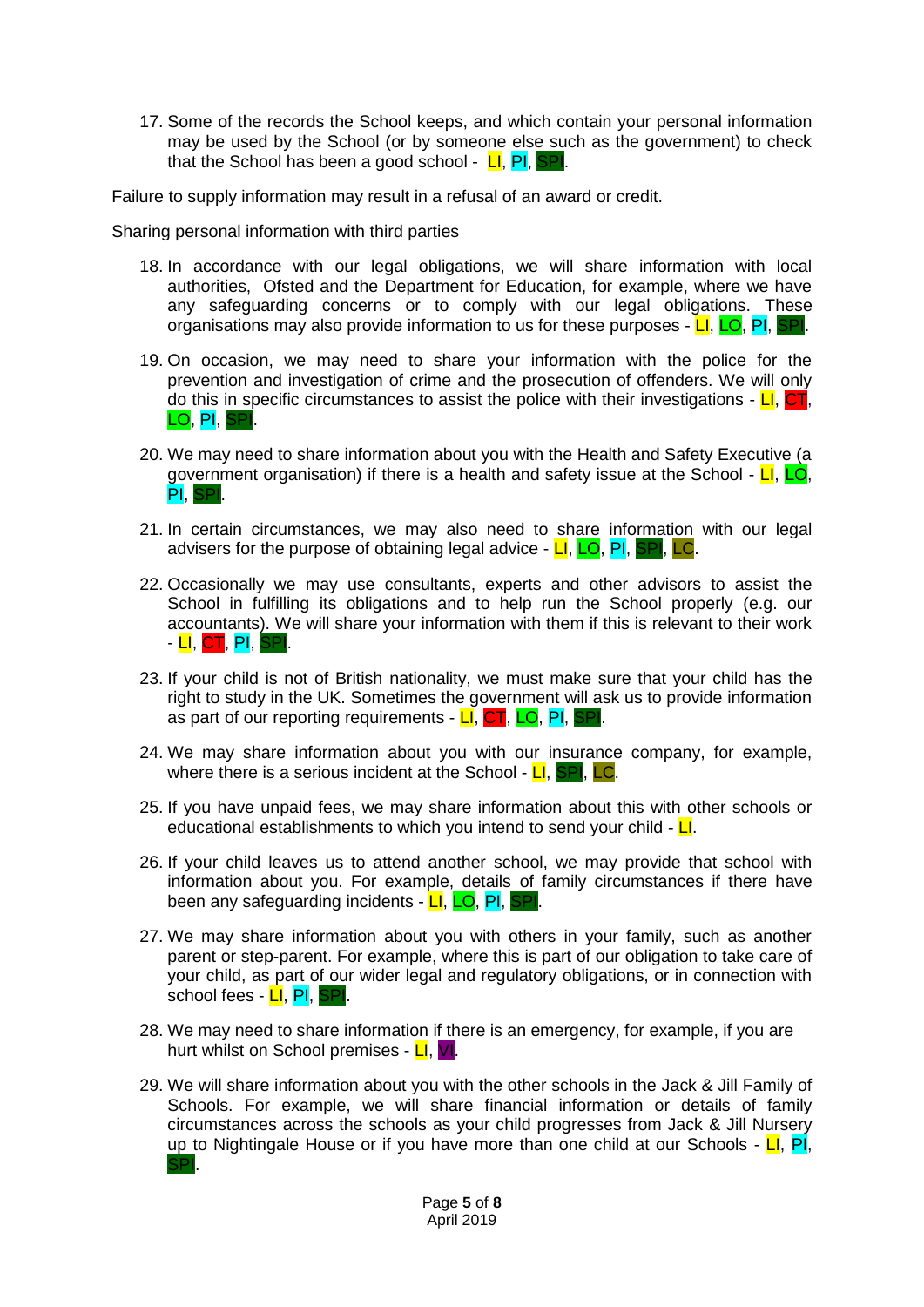- 30. If you have appointed an agent to act on your behalf, we may share information with them. For example, we may send letters to them so that they can pass these on to you - LI.
- 31. We may send you information about the School before you accept a place for your child. For example, we may send you a copy of the school prospectus -  $\Box$ .
- <span id="page-5-0"></span>32. If your child has an Education and Health Care Plan (EHCP), we will share information with and obtain information from the local authority about you -  $LO$ , PI, SPI.
- 33. If ever in the future, we are considering restructuring or selling our business we may share your information with the other parties involved and with the relevant professional advisors - LI.

We use contractors to handle personal information on our behalf for the following purposes:

- IT consultants who might access information about you when checking the security of our IT network;
- We use software, apps and websites to help us with teaching, and to help us provide pastoral support to our pupils. For example, we use Office 365 which allows pupils to access homework which has been set by their teachers; and
- We use third party "cloud computing" services to store information rather than the information being stored on hard drives located on the School site.

If you have any questions about any of the above, please email the IT Manager.

#### **Criminal Offence Information**

In exceptional circumstances, we may use information relating to criminal convictions and offences where the law allows us to do so. This will usually be where such processing is necessary to carry out our obligations or to exercise our rights or where there is a substantial public interest in doing so.

Less commonly, we may use information relating to criminal convictions and offences where it is necessary in relation to legal claims, where it is necessary to protect your interests (or someone else's interests) and you are not capable of giving your consent, or where you have already made the information public.

#### **More Than One Basis**

As you will see from this notice, in some cases we will rely on more than one basis above for a particular use of your information. In addition, we may move from one of the legal bases listed above to another as circumstances change. For example, as a safeguarding matter becomes more serious, we may start to rely on legal obligation to share personal information with the local authority in addition to the other legal bases which are noted for safeguarding purposes.

#### **Consent**

We may ask for your consent to use your information in certain ways as an alternative to relying on any of the bases in the table above. For example, we may ask for your consent before taking or using some photographs and videos if the photograph or video is more intrusive and we cannot rely on legitimate interests. If we ask for your consent to use your personal information you can take back this consent at any time.

> Page **6** of **8** April 2019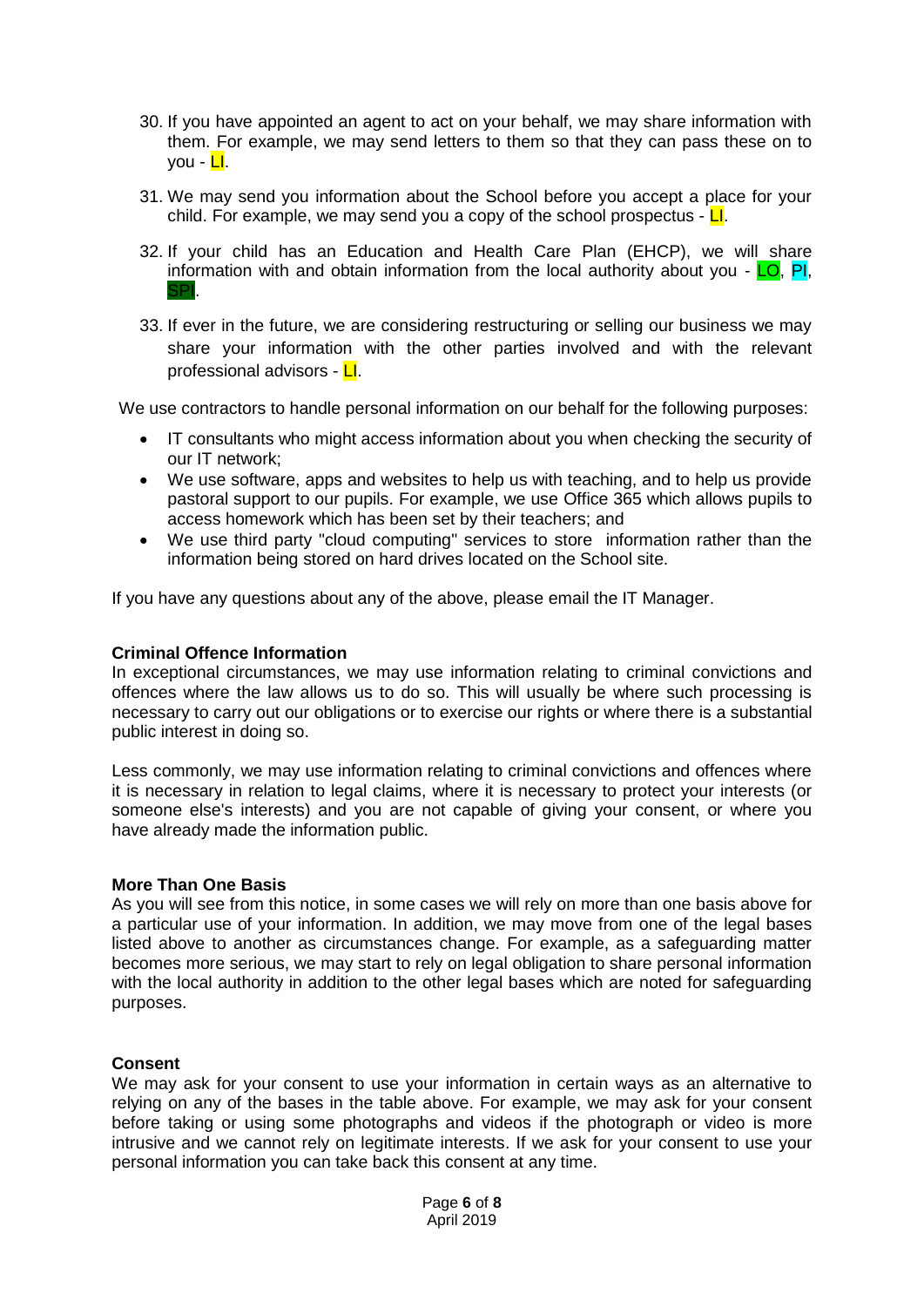Any use of your information before you withdraw your consent remains valid. You can speak to the Principal if you would like to withdraw any consent given.

### **Sending Information to Other Countries**

In exceptional circumstances, we may send your information to countries which do not have the same level of protection for personal information as there is in the UK.

The European Commission has produced a list of countries which have adequate data protection rules. The list can be found here: [https://ec.europa.eu/info/law/law-topic/data](https://ec.europa.eu/info/law/law-topic/data-protection/data-transfers-outside-eu/adequacy-protection-personal-data-non-eu-countries_en)[protection/data-transfers-outside-eu/adequacy-protection-personal-data-non-eu](https://ec.europa.eu/info/law/law-topic/data-protection/data-transfers-outside-eu/adequacy-protection-personal-data-non-eu-countries_en)[countries\\_en](https://ec.europa.eu/info/law/law-topic/data-protection/data-transfers-outside-eu/adequacy-protection-personal-data-non-eu-countries_en)

If the country that we are sending your information to is not on the list, or is not a country within the EEA (which means the European Union, Liechtenstein, Norway and Iceland), then it might not have the same level of protection for personal information as there is in the UK. We would provide you with details about the safeguards which we have in place before sending your personal data to one of these countries. If you have any questions about the safeguards that are in place, please contact the IT Manager.

#### **For how long do we keep your information?**

We keep your information for as long as we need to in order to educate and look after your child. We will keep a lot of information after your child has left the School, for example, so that we can find out what happened if you make a complaint.

In some cases, we may keep your information for a longer time than usual, but we would only do so if we had a good reason and only if we can do so under data protection law.

Please see our Information and Records Retention Policy for more detailed information. This can be provided upon request.

#### **What Decisions Can You Make About Your Information?**

Data protection legislation gives you several rights regarding your information. Your rights are as follows:

- **Rectification:** if information the School holds about you is incorrect you can ask us to correct it.
- **Access**: you can also ask what information we hold about you and be provided with a copy. This is commonly known as making a subject access request. We will also give you extra information, such as why we use this information about you, where it came from and what types of people, we have sent it to.
- **Deletion**: you can ask us to delete the information that we hold about you in certain circumstances. For example, where we no longer need the information.
- **Portability**: you can request the transfer of your information to you or to a third party in a format that can be read by computer. This applies where (a) the information has been provided by you; (b) the basis that we are relying on to process your information is consent or contract (please see "Our legal bases for using your information" above); and (c) the information is being processed by us on computer.
- **Restriction**: our use of information about you may be restricted to simply storing in some cases. For example, if you tell us that the information is inaccurate, we can only use it for limited purposes while we check its accuracy.